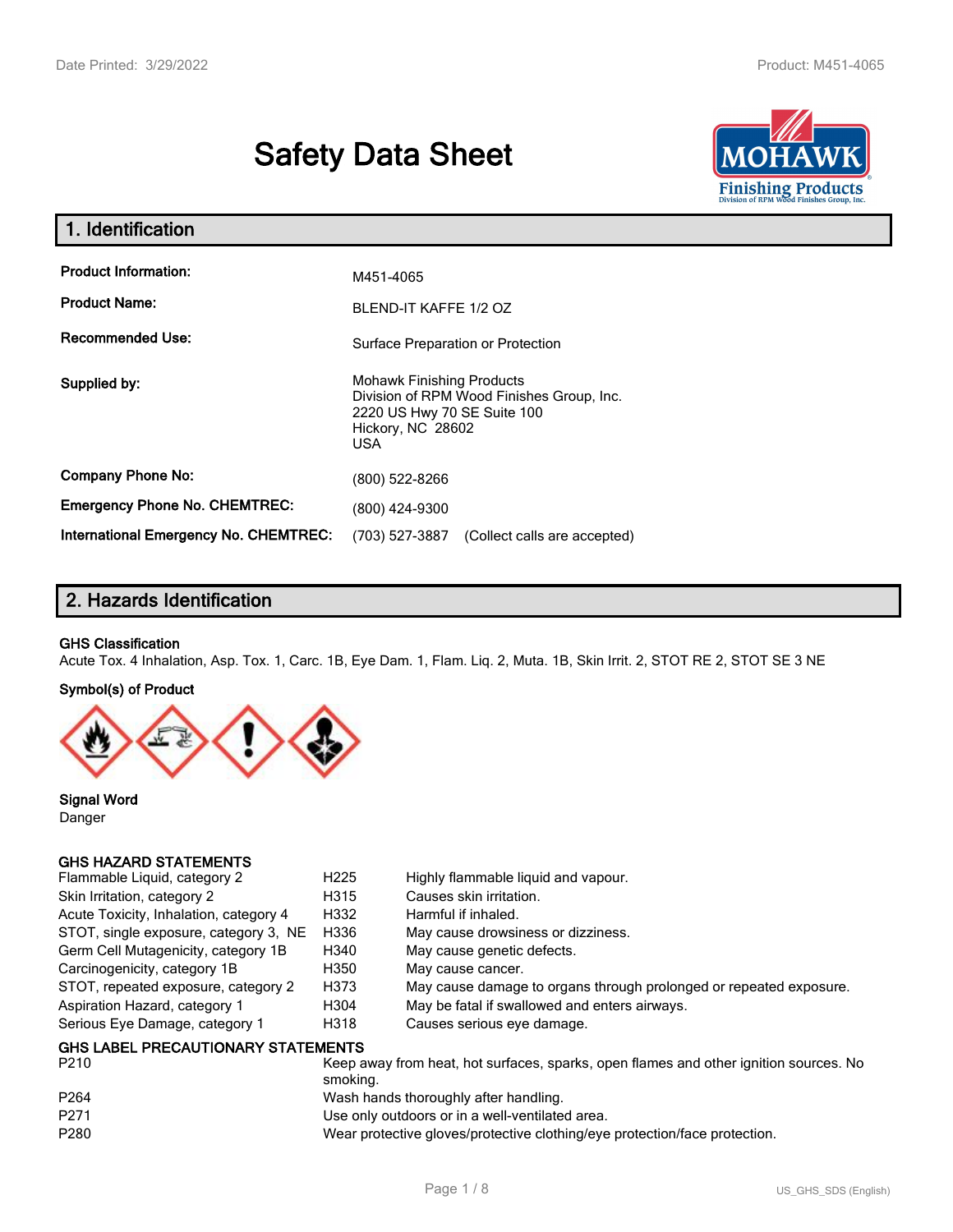| Do NOT induce vomiting.                                                                                                             |
|-------------------------------------------------------------------------------------------------------------------------------------|
| Store locked up.                                                                                                                    |
| IF ON SKIN: Wash with plenty of soap and water.                                                                                     |
| IF ON SKIN (or hair): Take off immediately all contaminated clothing. Rinse skin with<br>water/shower.                              |
| IF IN EYES: Rinse cautiously with water for several minutes. Remove contact lenses, if<br>present and easy to do. Continue rinsing. |
| Take off contaminated clothing and wash it before reuse.                                                                            |
| Store in a well-ventilated place. Keep container tightly closed.                                                                    |
| Obtain special instructions before use.                                                                                             |
| Do not breathe dust/fume/gas/mist/vapours/spray.                                                                                    |
| IF INHALED: Remove person to fresh air and keep comfortable for breathing.                                                          |
| IF exposed or concerned: Get medical advice/attention.                                                                              |
| If skin irritation occurs: Get medical advice/attention.                                                                            |
| Store in a well-ventilated place. Keep cool.                                                                                        |
| IF SWALLOWED: Immediately call a POISON CENTER or doctor/physician.                                                                 |
| <b>GHS SDS PRECAUTIONARY STATEMENTS</b>                                                                                             |
| Ground/bond container and receiving equipment.                                                                                      |
| Use explosion-proof electrical/ventilating/lighting/equipment.                                                                      |
| Use only non-sparking tools.                                                                                                        |
| Take precautionary measures against static discharge.                                                                               |
|                                                                                                                                     |

## **3. Composition/Information on ingredients**

| <b>Chemical Name</b>            | CAS-No.        | <u>Wt. %</u> | <b>GHS Symbols</b>    | <b>GHS Statements</b>                     |
|---------------------------------|----------------|--------------|-----------------------|-------------------------------------------|
| n-butyl acetate                 | 123-86-4       | $10 - 25$    | GHS02-GHS07           | H <sub>226</sub> -336                     |
| petroleum distillate            | 64742-49-0     | $10 - 25$    | GHS08                 | H304-340-350                              |
| pm acetate                      | 108-65-6       | $2.5 - 10$   | GHS02-GHS07           | H <sub>226</sub> -332                     |
| aliphatic petroleum distillates | 64742-47-8     | $2.5 - 10$   | GHS07-GHS08           | H304-332                                  |
| butanol                         | 71-36-3        | $2.5 - 10$   | GHS02-GHS05-          | H <sub>226</sub> -302-315-318-332-335-336 |
|                                 |                |              | GHS07                 |                                           |
| ethanol                         | 64-17-5        | $2.5 - 10$   | GHS02                 | H <sub>225</sub>                          |
| eep                             | 763-69-9       | $2.5 - 10$   | GHS06                 | H331                                      |
| crystalline silica              | 14808-60-7     | $1.0 - 2.5$  | No Information        | No Information                            |
| toluene                         | 108-88-3       | $1.0 - 2.5$  | GHS02-GHS07-<br>GHS08 | H225-304-315-332-336-373                  |
| m-xylene                        | 108-38-3       | $1.0 - 2.5$  | GHS02-GHS07           | H226-315-332                              |
| ethylbenzene                    | $100 - 41 - 4$ | $0.1 - 1.0$  | GHS02-GHS07-<br>GHS08 | H225-304-332-373                          |
| carbon black                    | 1333-86-4      | $0.1 - 1.0$  | GHS02                 | H <sub>251</sub>                          |
| p-xylene                        | 106-42-3       | $0.1 - 1.0$  | GHS02-GHS07           | H226-315-332                              |

The exact percentage (concentration) of ingredients is being withheld as a trade secret.

The text for GHS Hazard Statements shown above (if any) is given in the "Other information" Section.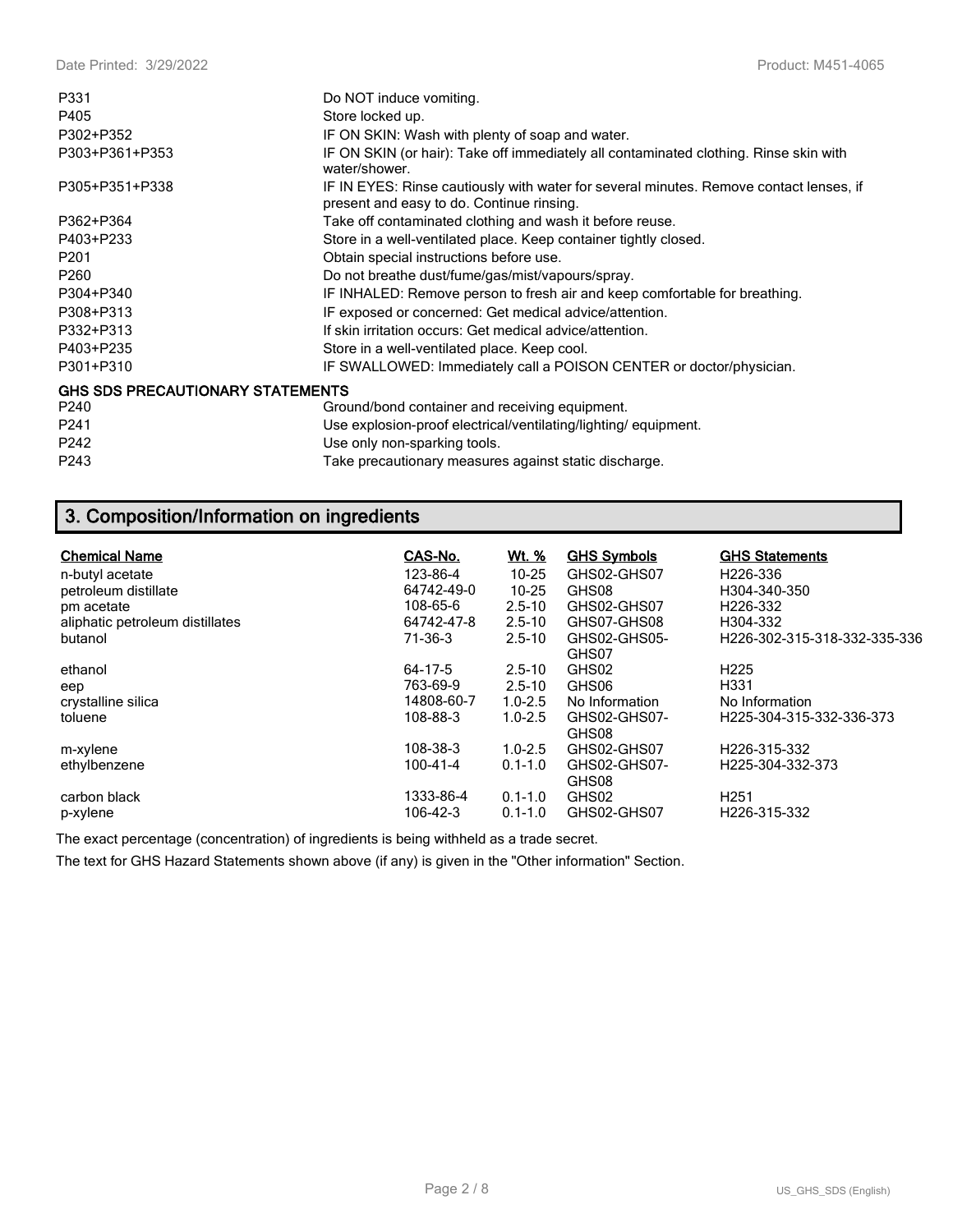## **4. First-aid Measures**



FIRST AID - EYE CONTACT: IF IN EYES: Rinse cautiously with water for several minutes. Remove contact lenses, if present and easy to do. Continue rinsing.

FIRST AID - SKIN CONTACT: IF ON SKIN: Wash with plenty of soap and water. IF ON SKIN (or hair): Take off immediately all contaminated clothing. Rinse skin with water/shower. Take off contaminated clothing and wash it before reuse. If skin irritation occurs: Get medical advice/attention.

FIRST AID - INGESTION: Do NOT induce vomiting. IF SWALLOWED: Immediately call a POISON CENTER or doctor/physician.

FIRST AID - INHALATION: IF INHALED: Remove person to fresh air and keep comfortable for breathing.

## **5. Fire-fighting Measures**

**SPECIAL FIREFIGHTING PROCEDURES:** Evacuate all persons from the fire area to a safe location. Move non-burning material, as feasible, to a safe location as soon as possible. Fire fighters should be protected from potential explosion hazards while extinguishing the fire. Wear self-contained breathing apparatus (SCBA) and full fire-fighting protective clothing. Thoroughly decontaminate all protective equipment after use. Containers of this material may build up pressure if exposed to heat (fire). Use water spray to cool fire-exposed containers. Use water spray to disperse vapors if a spill or leak has not ignited. DO NOT extinguish a fire resulting from the flow of flammable liquid until the flow of the liquid is effectively shut off. This precaution will help prevent the accumulation of an explosive vapor-air mixture after the initial fire is extinguished.

**FIREFIGHTING EQUIPMENT:** This is a NFPA/OSHA Class 1B or less flammable liquid. Follow NFPA30, Chapter 16 for fire protection and fire suppression. Use a dry chemical, carbon dioxide, or similar ABC fire extinguisher for incipeint fires. Water may be used to cool and prevent rupture of containers that are exposed to heat from fire.

#### **6. Accidental Release Measures**

#### **ENVIRONMENTAL MEASURES:** No Information

**STEPS TO BE TAKEN IN CASE MATERIAL IS RELEASED OR SPILLED:** Follow personal protective equipment recommendations found in Section VIII. Personal protective equipment needs must be evaluated based on information provided on this sheet and the special circumstances created by the spill including; the material spilled, the quantity of the spill, the area in which the spill occurred, and the training and the expertise of employees in the area responding to the spill. Never exceed any occupational exposure limits. Shut off ignition sources; including electrical equipment and flames. Do not allow smoking in the area. Do not allow the spilled product to enter public drainage system or open waterways.

#### **7. Handling and Storage**



**HANDLING:** Avoid inhalation and contact with eyes, skin, and clothing. Wash hands thoroughly after handling and before eating or drinking. In keeping with safe handling practices, avoid ignition sources (smoking, flames, pilot lights, electrical sparks); ground and bond containers when transferring the material to prevent static electricity sparks that could ignite vapor and use spark proof tools and explosion proof equipment. Empty containers may retain product residue or vapor. Do not pressurize, cut, weld, braze, solder, drill, grind, or expose container to heat, flame, sparks, static electricity, or other sources of ignition. Any of these actions can potentially cause an explosion that may lead to injury.

**STORAGE:** Keep containers closed when not in use. Store in cool well ventilated space away from incompatible materials.

## **8. Exposure Controls/Personal Protection**

| Ingredients with Occupational Exposure Limits |                      |                       |                     |                         |  |  |
|-----------------------------------------------|----------------------|-----------------------|---------------------|-------------------------|--|--|
| <b>Chemical Name</b>                          | <b>ACGIH TLV-TWA</b> | <b>ACGIH-TLV STEL</b> | <b>OSHA PEL-TWA</b> | <b>OSHA PEL-CEILING</b> |  |  |
| n-butyl acetate                               | 50 ppm               | $150$ ppm             | $150$ ppm           | N.D.                    |  |  |
| petroleum distillate                          | N.D.                 | N.D.                  | N.D.                | N.D.                    |  |  |
| pm acetate                                    | N.D.                 | N.D.                  | N.D.                | N.D.                    |  |  |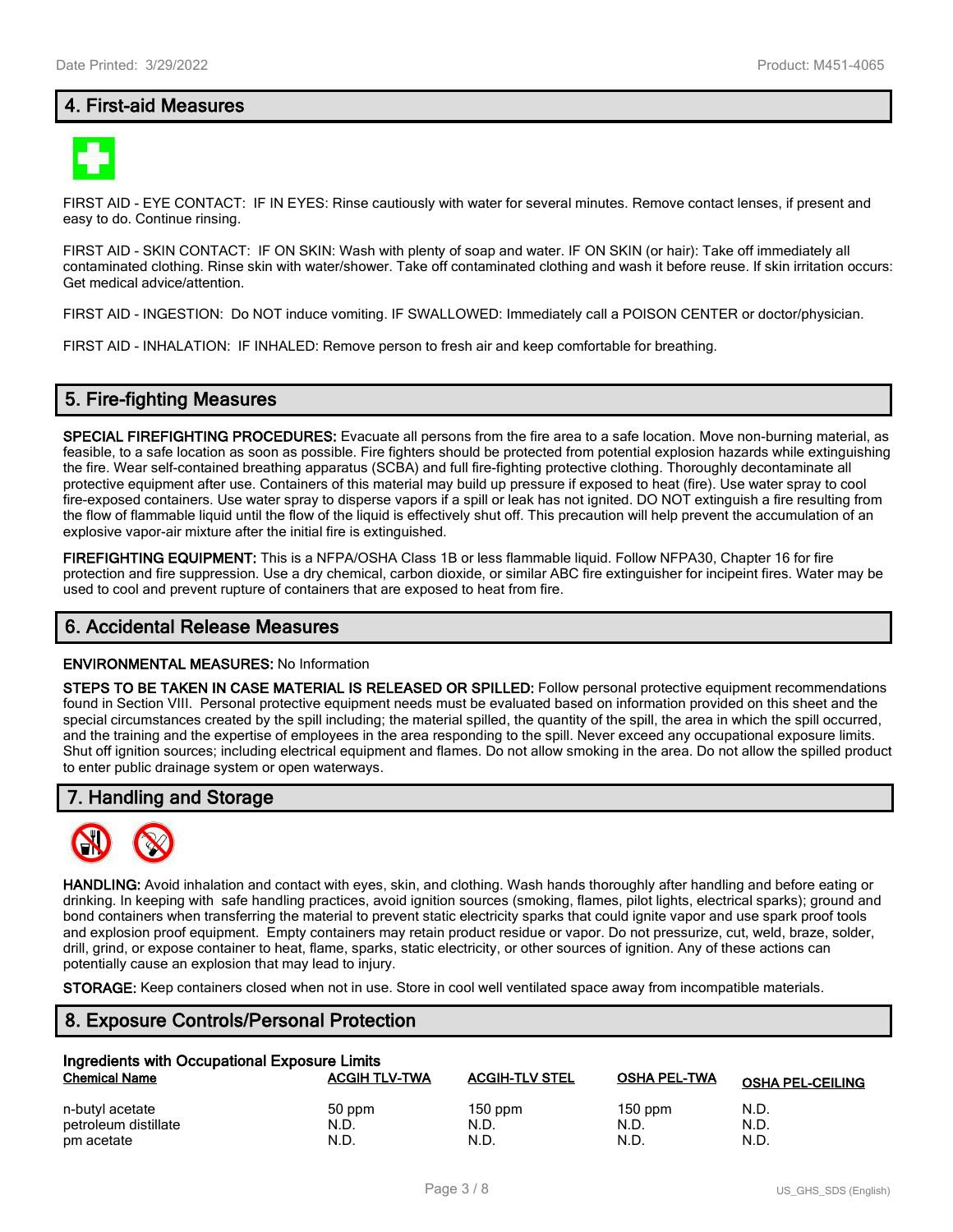| aliphatic petroleum distillates | N.D.                   | N.D.       | N.D.               | N.D.    |
|---------------------------------|------------------------|------------|--------------------|---------|
| butanol                         | 20 ppm                 | N.D.       | $100$ ppm          | N.D.    |
| ethanol                         | N.D.                   | $1000$ ppm | $1000$ ppm         | N.D.    |
| eep                             | N.D.                   | N.D.       | N.D.               | N.D.    |
| crystalline silica              | $0.025 \text{ mg/m}$ 3 | N.D.       | $50 \mu q/m3$      | N.D.    |
| toluene                         | 20 ppm                 | N.D.       | $200$ ppm          | 300 ppm |
| m-xylene                        | $100$ ppm              | $150$ ppm  | $100$ ppm          | N.D.    |
| ethylbenzene                    | 20 ppm                 | N.D.       | $100$ ppm          | N.D.    |
| carbon black                    | $3 \text{ mg/m}$       | N.D.       | $3.5 \text{ mg/m}$ | N.D.    |
| p-xylene                        | $100$ ppm              | $150$ ppm  | $100$ ppm          | N.D.    |

**Further Advice: MEL = Maximum Exposure Limit OES = Occupational Exposure Standard SUP = Supplier's Recommendation Sk = Skin Sensitizer N.E. = Not Established N.D. = Not Determined**

#### **Personal Protection**



**RESPIRATORY PROTECTION:** Use adequate engineering controls and ventilation to keep levels below recommended or statutory exposure limits. If exposure levels exceed limits use appropriate approved respiratory protection equipment.



**SKIN PROTECTION:** Wear chemical resistant footwear and clothing such as gloves, an apron or a whole body suit as appropriate.



**EYE PROTECTION:** Wear chemical-resistant glasses and/or goggles and a face shield when eye and face contact is possible due to splashing or spraying of material.



**OTHER PROTECTIVE EQUIPMENT:** No Information



**HYGIENIC PRACTICES:** It is good practice to avoid contact with the product and/or its vapors, mists or dust by using appropriate protective measures. Wash thoroughly after handling and before eating or drinking.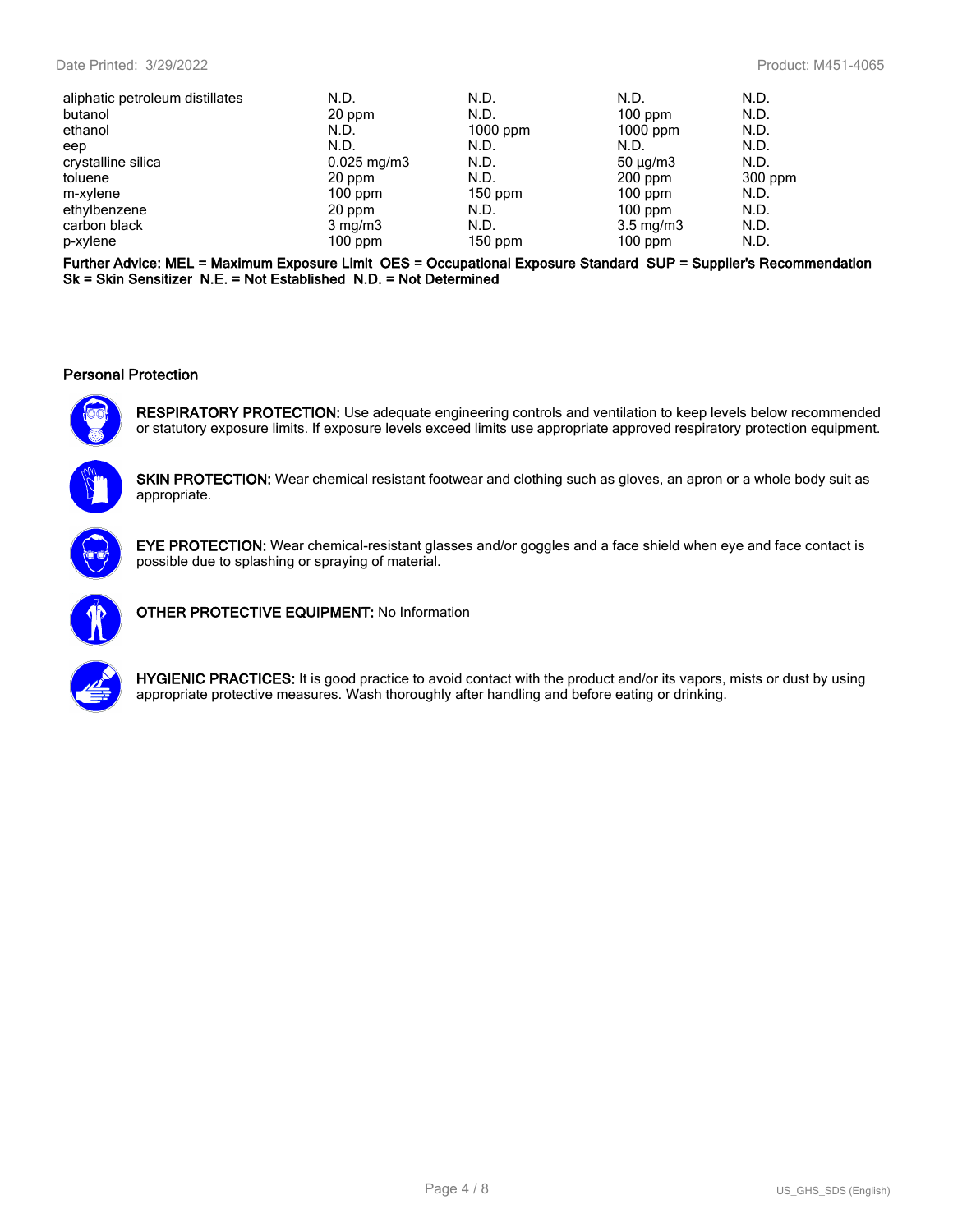**N.I. = No Information**

## **9. Physical and Chemical Properties**

| Appearance:                    | <b>Colored Liquid</b>      | <b>Physical State:</b>                      | <b>LIQUID</b>  |
|--------------------------------|----------------------------|---------------------------------------------|----------------|
| Odor:                          | <b>Strong Solvent</b>      | <b>Odor Threshold:</b>                      | Not determined |
| Density, g/cm3:                | 1.050                      | pH:                                         | Not determined |
| Freeze Point, °F:              | Not determined             | Viscosity:                                  | Not determined |
| <b>Solubility in Water:</b>    | Not determined             | Partition Coefficient, n-octanol/<br>water: | Not determined |
| Decomposition temperature, °F: | Not determined             | <b>Explosive Limits, %:</b>                 | Not determined |
| Boiling Range, °F:             | $>$ 100 °F                 | Flash Point, °F:                            | 55 °F          |
| Combustibility:                | <b>Supports Combustion</b> | Auto-Ignition Temperature, °F:              | Not determined |
| <b>Evaporation Rate:</b>       | Faster than Diethyl Ether  | Vapor Pressure, mmHg:                       | Not determined |
| <b>Vapor Density:</b>          | Not determined             |                                             |                |

## **10. Stability and reactivity**

**STABILITY:** Stable under normal conditions.

**CONDITIONS TO AVOID:** Heat, flames and sparks.

**INCOMPATIBILITY:** Acids, Bases, Oxidizing agents

**HAZARDOUS DECOMPOSITION PRODUCTS:** Not determined.

## **11. Toxicological information**

**Practical Experiences**

**EMERGENCY OVERVIEW:** No Information

**EFFECT OF OVEREXPOSURE - EYE CONTACT:** No Information

**EFFECT OF OVEREXPOSURE - INGESTION:** No Information

**EFFECT OF OVEREXPOSURE - INHALATION:** No Information

**EFFECT OF OVEREXPOSURE - SKIN CONTACT:** No Information

**CARCINOGENICITY:** May cause cancer.

#### **PRIMARY ROUTE(S) OF ENTRY:**

**Eye Contact, Skin Contact, Ingestion, Inhalation**

#### **Acute Toxicity Values**

**The acute effects of this product have not been tested. Data on individual components are tabulated below**

| CAS-No.  | <b>Chemical Name</b> | Oral LD50       | Dermal |
|----------|----------------------|-----------------|--------|
| 123-86-4 | n-butyl acetate      | 14130 mg/kg Rat | >17600 |

**CAS-No. Chemical Name Oral LD50 Dermal LD50 Vapor LC50** mg/kg Rabbit 23.4 mg/l Rat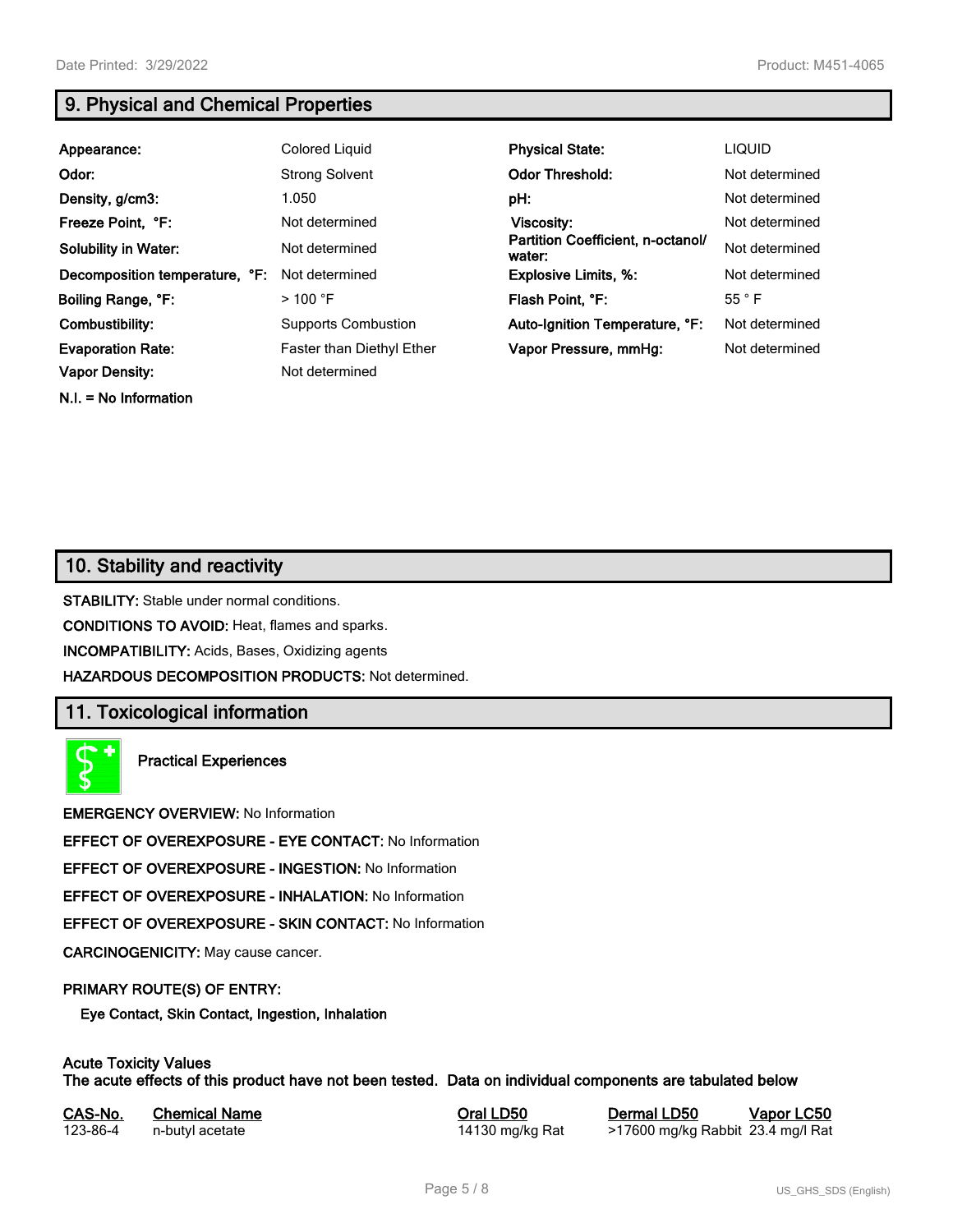| 64742-49-0     | petroleum distillate            | >5000 mg/kg Rat | >3160 mg/kg Rabbit | 54 mg/l Rat     |
|----------------|---------------------------------|-----------------|--------------------|-----------------|
| 108-65-6       | pm acetate                      | 8532 mg/kg Rat  | >5000 mg/kg Rabbit | $>20$ mg/L      |
| 64742-47-8     | aliphatic petroleum distillates | >5000 mg/kg Rat | >2000 mg/kg Rabbit | >13 mg/L Rat    |
| 71-36-3        | butanol                         | 700 mg/kg Rat   | 3402 mg/kg Rabbit  | 8000 mg/l Rat   |
| 64-17-5        | ethanol                         | 7060 mg/kg Rat  | 15,800 mg/kg       | 124.7 mg/L Rat  |
| 763-69-9       | eep                             | 3200 mg/kg Rat  | 4080 mg/kg Rabbit  | $>20$ mg/l      |
| 14808-60-7     | crystalline silica              | >5000 mg/kg     | >5000 mg/kg        | >20 mg/l Rat    |
| 108-88-3       | toluene                         | 2600 mg/kg Rat  | 12000 mg/kg Rabbit | 12.5 mg/L Rat   |
| 108-38-3       | m-xylene                        | 5000 mg/kg Rat  | 6500 mg/kg Rabbit  | $>$ 20 mg/l Rat |
| $100 - 41 - 4$ | ethylbenzene                    | 3500 mg/kg Rat  | 15400 mg/kg Rabbit | 17.2 mg/L Rat   |
| 1333-86-4      | carbon black                    | >5000 mg/kg Rat | >3000 mg/kg Rabbit | $>20$ mg/l      |
| 106-42-3       | p-xylene                        | 4029 mg/kg Rat  | >2000 mg/kg rabbit | >20 mg/l Rat    |

#### **N.I. = No Information**

### **12. Ecological information**

**ECOLOGICAL INFORMATION:** Ecological evaluation of this material has not been performed; however, do not allow the product to be released to the environment without governmental approval/permits.

## **13. Disposal Information**



**Product**

**DISPOSAL METHOD:** Waste from this material may be a listed and/or characteristic hazardous waste. Dispose of material, contaminated absorbent, container and unused contents in accordance with local, state, and federal regulations.

**STEPS TO BE TAKEN IN CASE MATERIAL IS RELEASED OR SPILLED:** Follow personal protective equipment recommendations found in Section VIII. Personal protective equipment needs must be evaluated based on information provided on this sheet and the special circumstances created by the spill including; the material spilled, the quantity of the spill, the area in which the spill occurred, and the training and the expertise of employees in the area responding to the spill. Never exceed any occupational exposure limits. Shut off ignition sources; including electrical equipment and flames. Do not allow smoking in the area. Do not allow the spilled product to enter public drainage system or open waterways.

## **14. Transport Information**

**SPECIAL TRANSPORT PRECAUTIONS:** No Information

**DOT:** LIMITED QUANTITY

**IATA:** ID8000, CONSUMER COMMODITY, 9

**IMDG:** LIMITED QUANTITY UN1230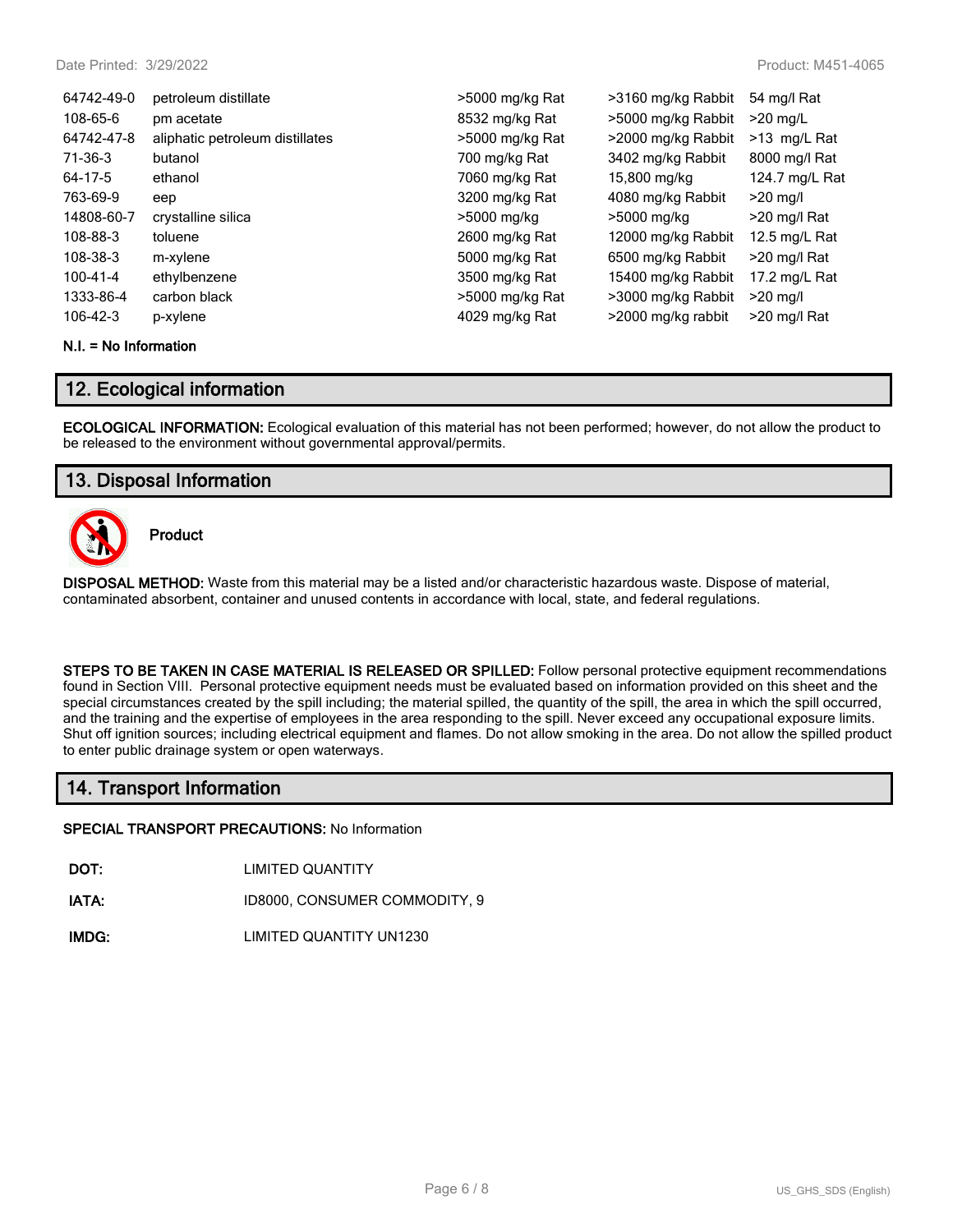## **15. Regulatory Information**

## **U.S. Federal Regulations:**

#### **CERCLA - SARA Hazard Category**

This product has been reviewed according to the EPA 'Hazard Categories' promulgated under Sections 311 and 312 of the Superfund Amendment and Reauthorization Act of 1986 (SARA Title III) and is considered, under applicable definitions, to meet the following categories:

Fire Hazard, Acute Health Hazard, Chronic Health Hazard

#### **SARA SECTION 313**

This product contains the following substances subject to the reporting requirements of Section 313 of Title III of the Superfund Amendment and Reauthorization Act of 1986 and 40 CFR part 372:

| <b>Chemical Name</b> | CAS-No.  | <u>Wt. %</u> |
|----------------------|----------|--------------|
| butanol              | 71-36-3  | 6.86         |
| toluene              | 108-88-3 | 1.78         |
| m-xylene             | 108-38-3 | 1.64         |

#### **TOXIC SUBSTANCES CONTROL ACT**

This product contains the following chemical substances subject to the reporting requirements of TSCA 12(B) if exported from the United States:

| <b>Chemical Name</b>         | CAS-No.  |
|------------------------------|----------|
| octamethylcyclotetrasiloxane | 556-67-2 |

## **U.S. State Regulations:**

#### **CALIFORNIA PROPOSITION 65**

WARNING: Cancer and Reproductive Harm - www.P65Warnings.ca.gov.

Crystalline Silica, Cancer, 2.0682% Toluene, Reproductive Harm, 1.7802%

| 16. Other Information |  |
|-----------------------|--|
|-----------------------|--|

| <b>Revision Date:</b><br>3/29/2022<br>Reason for revision:                                                                  |                        |                              | <b>Revision Description Changed</b><br><b>Product Composition Changed</b><br>02 - Hazards Identification<br>09 - Physical & Chemical Information<br>16 - Other Information<br>Revision Statement(s) Changed | Substance and/or Product Properties Changed in Section(s): | <b>Supersedes Date:</b> |                             | 1/3/2022 |
|-----------------------------------------------------------------------------------------------------------------------------|------------------------|------------------------------|-------------------------------------------------------------------------------------------------------------------------------------------------------------------------------------------------------------|------------------------------------------------------------|-------------------------|-----------------------------|----------|
|                                                                                                                             | Datasheet produced by: | <b>Regulatory Department</b> |                                                                                                                                                                                                             |                                                            |                         |                             |          |
| <b>HMIS Ratings:</b>                                                                                                        |                        |                              |                                                                                                                                                                                                             |                                                            |                         |                             |          |
| Health:                                                                                                                     | 2                      | <b>Flammability:</b>         | 3                                                                                                                                                                                                           | <b>Reactivity:</b>                                         |                         | <b>Personal Protection:</b> | х        |
| Volatile Organic Compounds, gr/ltr:<br>609<br>Text for GHS Hazard Statements shown in Section 3 describing each ingredient: |                        |                              |                                                                                                                                                                                                             |                                                            |                         |                             |          |

| H225 | Highly flammable liquid and vapour. |
|------|-------------------------------------|
| H226 | Flammable liquid and vapour.        |